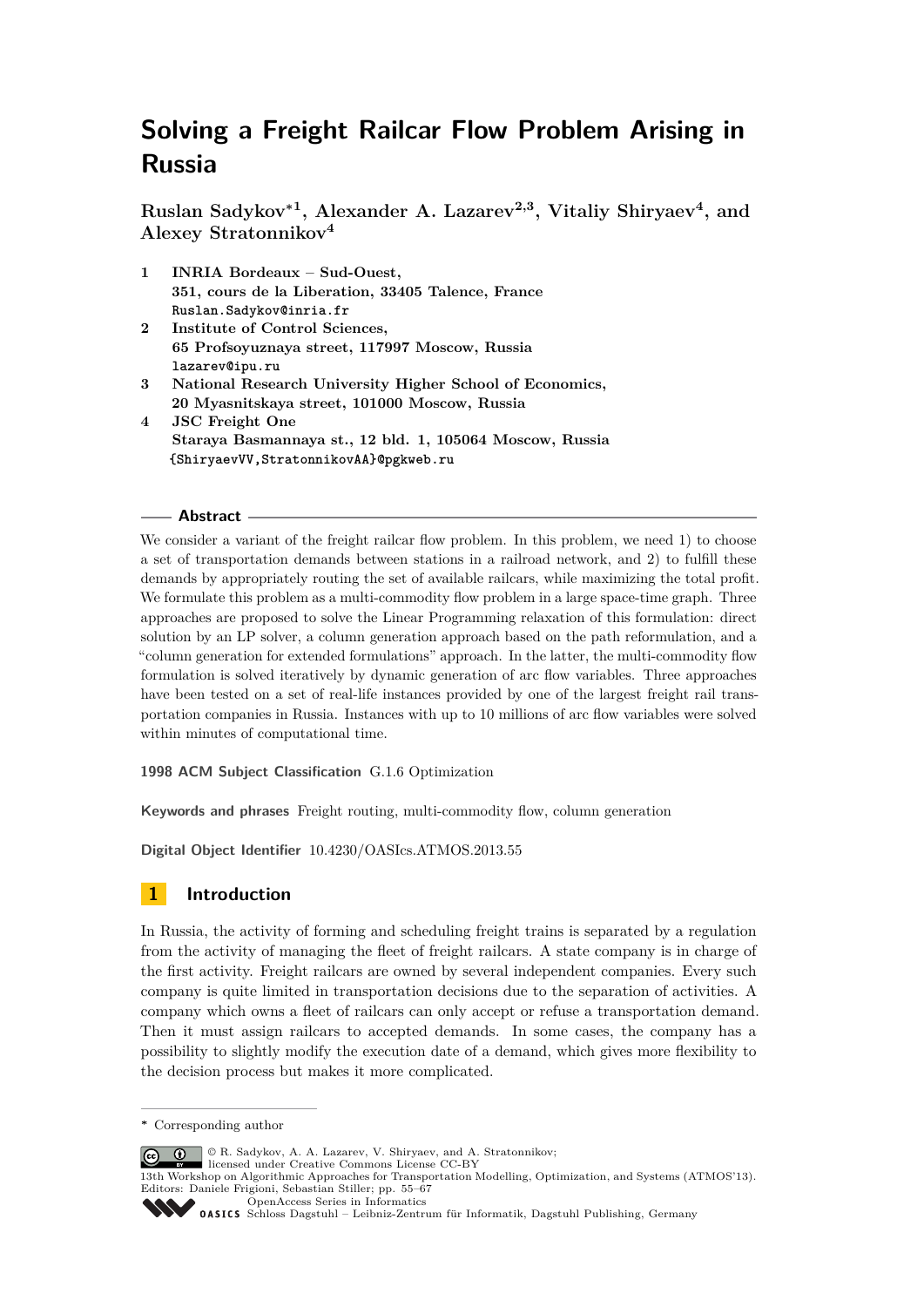Thus, an operational plan of such a company is determined by 1) a set of accepted transportation demands, 2) for each demand, its execution date and the set of cars assigned to it, and 3) empty cars movements to supply each demand. As the company is commercial, a reasonable criterion for the quality of an operational plan is the profit generated by it. The profit is determined by the difference between the price collected for fulfilling transportation demands and the costs paid to the state company for exploiting the railroad network.

In this paper, we study the problem of finding a most profitable operational plan for a company which owns and manages a fleet of railcars. This problem was formulated by the mathematical modeling department of one of the largest such companies in Russia.

For this problem, we are given a railroad network, a set of transportation demands, an initial location of cars of different types. The network data consists of a set of stations, travel times and costs between them. As it was mentioned above, the company does not schedule trains. Thus, actual transportation of loaded and empty railcars is performed by the state company, who charges predetermined costs per trip. Estimated travel times are also determined and applied by the state company. Note that the transfer cost for an empty car depends on the type of product type loaded previously to this car. This way, the state increases attractiveness of the transportation of "socially important" products (for example, coil). This custom is being vanished now, but it is still practiced for some car types.

The objective is, for a given period of time, to choose a set of demands to be met, totally or partially, and, for each car, find a route which includes both loaded and empty transfers.

To solve the problem, we start from an integer multi-commodity flow model, which has been proposed by Stratonnikov and Shiryaev [\[10\]](#page-12-1). The time horizon in this model is discretized in periods of one day. This discretization choice is reasonable for Russia, as distances are measured in thousands of kilometers, and the average speed of freight trains is relatively low: about 300 kilometers per day (it tends to decrease further with a saturation of the network).

This model has a very large size, and even solving its Linear Programming (LP) relaxation using modern commercial solvers can take hours of computation time for real-life instances. However, a solution of this LP relaxation allows one to obtain a very tight dual bound for the objective function value. This fact has been also noticed for similar models considered in [\[4,](#page-11-0) [7\]](#page-11-1). Therefore, we concentrate on solving the LP relaxation of this formulation, leaving the problem of obtaining an integer solution out of the scope of the paper. In practice, rounding a fractional solution in a straightforward way allows one to obtain an integer solution with very small gap.

To solve the LP relaxation faster, we devise two variants of the column generation procedure, where columns represent railcar routes or flows of the railcars of the same type. The first variant we tried is the classic Dantzig-Wolfe approach. In the second variant, called "column generation for extended formulations" in [\[9\]](#page-12-2), columns are disaggregated into individual arc flow variables when added to the master. Thus, the master problem is equivalent to the original multi-commodity flow model, but its variables are generated dynamically. On almost all real-life instances provided by the company, either the first or the second variant of the column generation approach significantly outperformed the solution by a solver of the LP relaxation of the original multi-commodity model, preprocessed by a problem-specific procedure.

To our knowledge, the closest model considered in the literature is the freight car flow problem faced by a Brazilian logistics operator and described by Fukasawa et al. [\[4\]](#page-11-0). In this paper, authors proposed a similar integer multi-commodity flow model and solved it using a simple preprocessing and an Mixed Integer Programming (MIP) solver. The main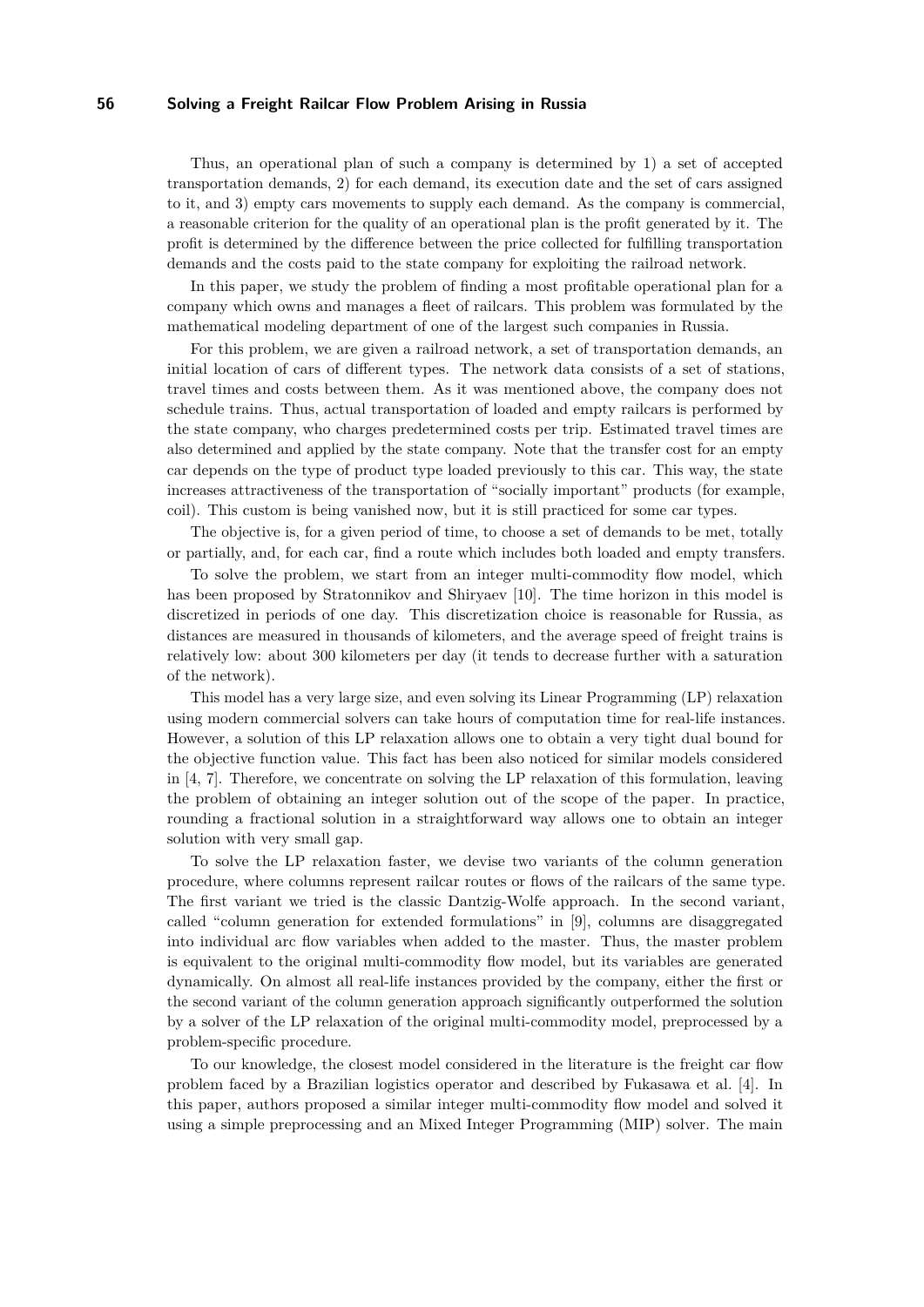#### **R. Sadykov, A. A. Lazarev, V. Shiryaev, and A. Stratonnikov 57**

difference with our model is the availability of a fixed train schedule. In their model cars must be assigned to trains to be transported. In our model, we cannot rely on the train schedule information, as it is very approximative and rarely respected in practice. Instead, we use the normative travel times given by the state company which is in charge of forming and scheduling trains. Additionally, Fukasawa et al. considered loading and unloading times, which we neglect here because they are much smaller than the length of time periods.

Another similar car flow model has been considered by Holmberg et al. [\[5\]](#page-11-2). In this model, one searches only for a flow of empty cars, the flow of loaded cars being fixed. Thus, a heuristic iterative procedure is applied to optimize the total flow of cars.

A paper which is related to our research in terms of the solution approach applied is due to Löbel [\[7\]](#page-11-1), who considered a vehicle scheduling problem arising in public mass transit. This problem is modeled by a multi-commodity flow model formulation, the LP relaxation of which is solved by dynamically generating arc variables, as we do. With this approach, Löbel was able to solve LP relaxations with millions of variables as we do for the freight car flow problem.

# **2 Problem description**

We give a detailed description of the variant of the freight car flow model considered here. The problem is to find a feasible flow of railcars (i.e. a feasible route for each car) that maximizes the profit by meeting a subset of the transportation demands.

The railroad network consists of a set of stations. Travel times and costs are known for each "origin-destination" pair of stations. Times are measured in days and rounded up. The cost for an empty car transfer depend on the type of the latest product this car has transported, as explained in the introduction.

Number of cars, their initial locations and availability dates are known. Cars are divided into types. The type of a car determines types of products which can be loaded on this car. The route of a car consists of a sequence of alternating loaded and empty movements between stations. Cars can wait at stations before and after fulfilling transportation demands. In this case, a charge is applied. Daily rate of this charge depends on the demand before (or after) the waiting period.

Each transportation demand is defined by a (maximum) number of cars compatible with the product that should be taken from an origin station to a destination station. Some demands can be fulfilled partially. In this case, the client communicates the minimum number of cars which should be delivered. Thus, the total number of transported cars for every accepted demand should be between the minimum and maximum number.

The client specifies the availability date of the product and the delivery due date which cannot be exceeded. The demand transportation time is known. This allows us to determine the latest date at which the transportation must start. The profit we gain for meeting the demand depends on the date the transportation of a loaded car starts. In practice, the contract is concluded for transportation of each car separately. Thus the profit we gain for delivering cars with the product of a same demand at a certain date depends linearly on the number of cars. Note that the profit function already takes into account the charges paid for using the railroad network.

We now specify notations for the data of the problem. Following sets are given.

- $I$  set of stations.
- $C$  set of car types.
- $K$  set of product types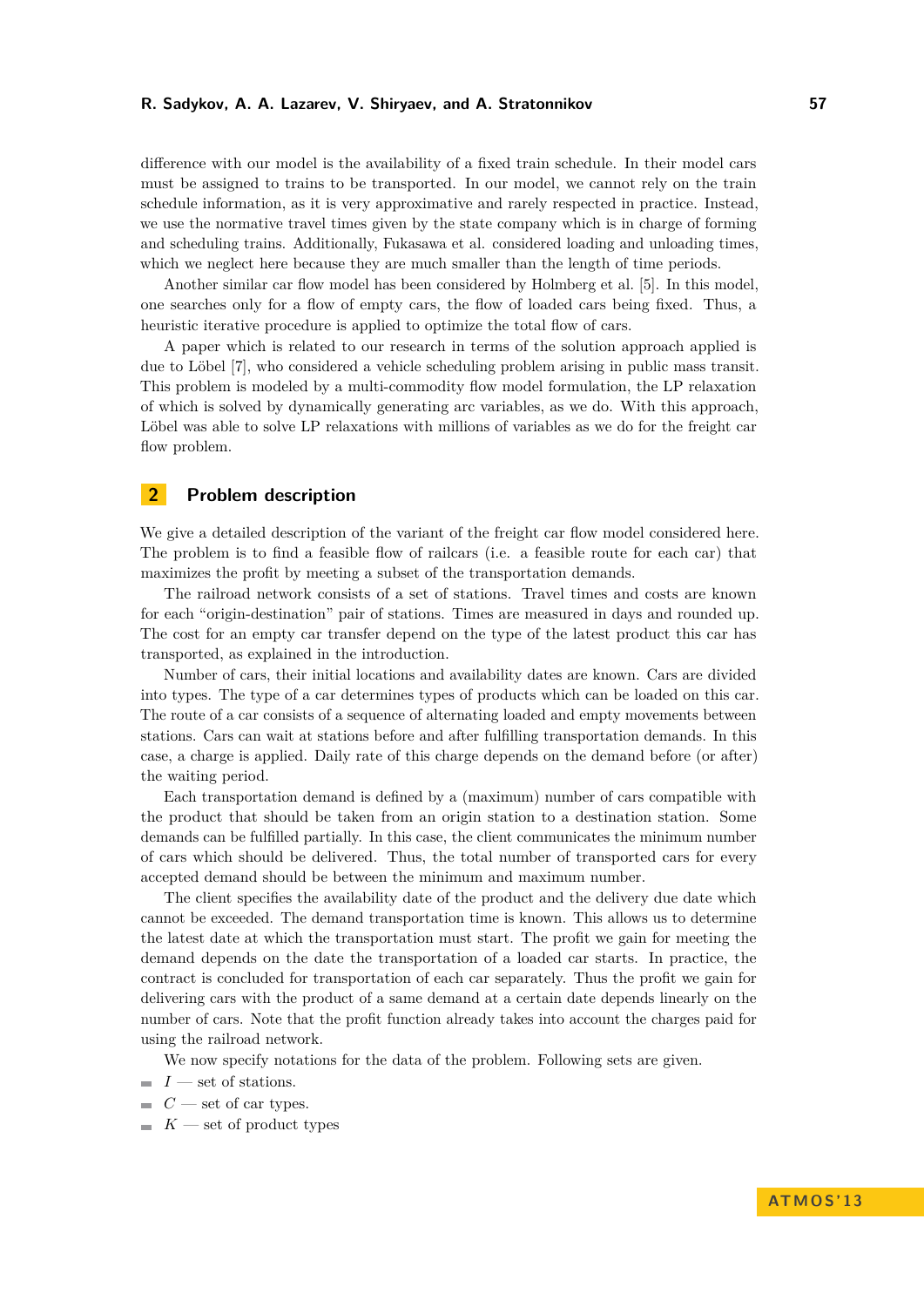- $Q$  set of demands
- $S$  set of "sources" which specify initial state of cars.
- *T* set of periods (planning horizon).

For each station,  $i \in I$  we know sets  $W_i^1$  and  $W_i^2$  of standing daily rates for cars waiting to be loaded and waiting after unloading.

For each demand  $q \in Q$  we know:

- $\blacksquare$  *i*<sub>q</sub> ∈ *I* origin station
- $\blacksquare$  *j<sub>q</sub>* ∈ *I* destination station
- $\blacksquare$  *k<sub>q</sub>* ∈ *K* type of product to be transported
- $C_q \subseteq C$  set of car types, which can be used for this demand
- $n_q^{\text{max}}$  number of cars needed to fullfil the demand
- $n_q^{\text{min}}$  minimum number of car needed to partially fullfil the demand
- *r*<sub>*q*</sub>  $\in$  *T* demand availability, i.e. the period starting from which the transportation of the product can start
- $\Delta_q$  maximum delay for starting the transportation
- $\rho_{qt}$  profit from delivery of one car with the product, transportation of which started at period  $t, t \in [r_q, r_q + \Delta_q]$
- $d_q \in \mathbb{Z}_+$  transportation time of the demand
- $w_q^1 \in W_{i_q}^1$  daily standing rate charged for one car waiting before loading the product at origin station
- $w_q^2 \in W_{i_q^2}^2$  daily standing rate charged for one car waiting after unloading the product at destination station

For each car type  $c \in C$ , we can obtain set  $Q_c$  of demands, which a car of type c can fulfill. For each source  $s \in S$ , we are given:

- $\vec{i}_s \in I$  station where cars are located
- $\vec{c}_s$  ∈ *C* type of cars
- $\vec{r}_s \in T$  period, starting from which cars can be used
- $\vec{w}_s \in W_{i_s}^2$  daily standing rate charged for cars
- $\vec{k}_s \in K$  type of the latest delivered product
- $\vec{n}_s \in \mathbb{N}$  number of cars in the source
- For each car type  $c \in C$ , we can obtain set of sources  $S_c = \{s \in S : \vec{c}_s = c\}.$

Additionally, functions  $M(c, i, j, k)$  and  $D(c, i, j)$  are given which specify cost and duration of transportation of one empty car of type  $c \in C$  from station  $i \in I$  to station  $j \in I$  under condition, that the type of the latest delivered product is  $k \in K$  (for the cost).

## **3 Mathematical model**

We represent movements of cars of each type  $c \in C$  by commodity *c*. For each commodity  $c \in C$ , we introduce a directed graph  $G_c = (V_c, A_c)$ . Set  $V_c$  of vertices is divided into two subsets  $V_c^1$  and  $V_c^2$  which represent respectively states in which cars stand at a station before being loaded and after being unloaded. A vertex  $v_{ci}^{1w} \in V_c^1$  represents stay of cars of type *c* waiting to be loaded at station  $i \in I$  at daily rate  $w \in W_i^1$  at period  $t \in T$ . Flow balance  $b(v_{cit}^{1w})$  of this vertex is zero. A vertex  $v_{cit}^{2wk} \in V_c^2$  represents stay of cars of type *c* after being unloaded at station  $i \in I$  at daily rate  $w \in W_i^2$  at period  $t \in T$ . Here  $k \in K$  is the type of unloaded product. Flow balance  $b(v_{cit}^{2wk})$  of this vertex is determined as follows:

$$
b(v_{cit}^{2wk}) = \begin{cases} \vec{n}_s, & \exists s \in S_c : \vec{i}_s = i, \vec{r}_s = t, \vec{w}_s = w, \vec{k}_s = k, \\ 0, & \text{otherwise.} \end{cases}
$$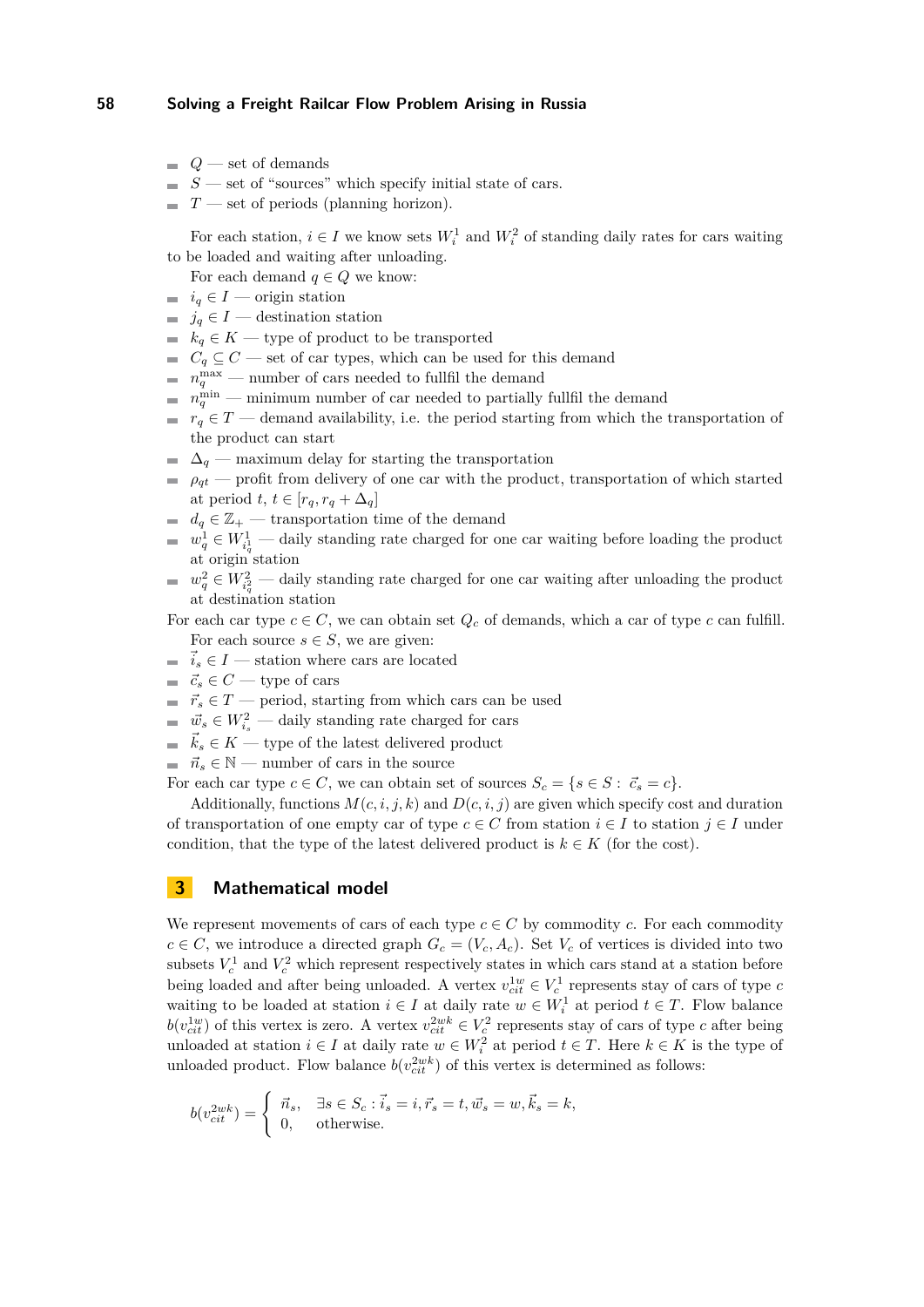## **R. Sadykov, A. A. Lazarev, V. Shiryaev, and A. Stratonnikov 59**

Additionally, there is a single terminal vertex with flow balance equal to  $-\sum_{s \in S_c} \vec{n}_s$ .

- There are three types of arcs in *Ac*: waiting, empty transfer, and loaded transfer arcs. A waiting arc  $a_{\text{crit}}^{\alpha w k}$  represents waiting of cars of type *c* from period  $t \in T$  to  $t + 1$  at  $\overline{\phantom{a}}$
- station  $i \in I$  at daily rate  $w \in W_i^{\alpha}$  before being loaded  $(\alpha = 1)$  or after being unloaded  $(\alpha = 2)$ .  $k \in K$  is the type of unloaded product in case  $\alpha = 2$ . This arc goes from vertex  $v_{cit}^{\alpha wk}$  to vertex  $v_{c,i,t+1}^{\alpha wk}$ , or to the terminal vertex if  $t + 1 \notin T$ . Cost of this arc is *w*.
- An empty transfer arc  $a_{cijt}^{w'w''k}$  represents a transfer of empty cars of type *c* waiting at station  $i \in I$  at daily rate  $w' \in W_i^2$  to station  $j \in I$  where they will wait at daily rate  $w'' \in W_j^1$ , such that the type of latest unloaded product is  $k \in K$ , and transfer starts at period  $t \in T$ . This arc goes from vertex  $v_{cit}^{2w'k}$  to vertex  $v_{cjt'}^{1w''}$ , or to the terminal vertex if  $t' \notin T$ , where  $t' = t + D(c, i, j)$ . Cost of this arc is  $M(c, i, j, k)$ .
- A loaded transfer arc  $a_{cqt}$  represents transportation of the product of demand  $q \in Q$  by cars of type *c* starting at period  $t \in T \cap [r_q, r_q + \Delta_q]$ . This arc goes from vertex  $v_{ci_qt}^{1w_q^1}$  to vertex  $v_{c,i,t}^{2w_q^2k_q}$  $c_{c,jq,t+d_q}^{2\omega_q\kappa_q}$ , or to the terminal vertex if  $\{t + d_q\} \notin T$ . The cost of this arc is  $-\rho_{qt}$ .

A small example of graph *G<sup>c</sup>* is depicted in Figure [1.](#page-4-0) In this example, there is only one "before" vertex and one "after" vertex for each time period and each station. In real-life examples, there are several rows of "before" and "after" vertices for each station.

<span id="page-4-0"></span>

**Figure 1** An example of graph *G<sup>c</sup>*

We denote as  $A_{cq}$  the set of all loaded transfer acs related to demand  $q \in Q_c$ :  $A_{cq} =$  ${a_{cq't} \in A_c : q' = q}$ . Also we denote as  $\delta^+(v)$  and  $\delta^-(v)$  the sets of incoming and outgoing arcs for vertex *vc*.

From now on, graph *G<sup>c</sup>* is assumed to be trivially preprocessed: we remove vertices with degree two (replacing appropriately incident arcs), and remove every vertex (together with incident arcs) such that there is no path from any source to it or there is no path from it to the terminal vertex.

For each commodity  $c \in C$  and for each arc  $a \in A_c$ , we define an integer variable  $x_a$ which represents the flow size of commodity *c* along arc *a*. Cost of arc *a* is denoted as  $g(a)$ . Additionally, for each demand  $q \in Q$ , we define a binary variable  $y_q$  which indicates whether demand *q* is accepted or not.

Now we are able to present a multi-commodity flow formulation (*MCF*) for the problem.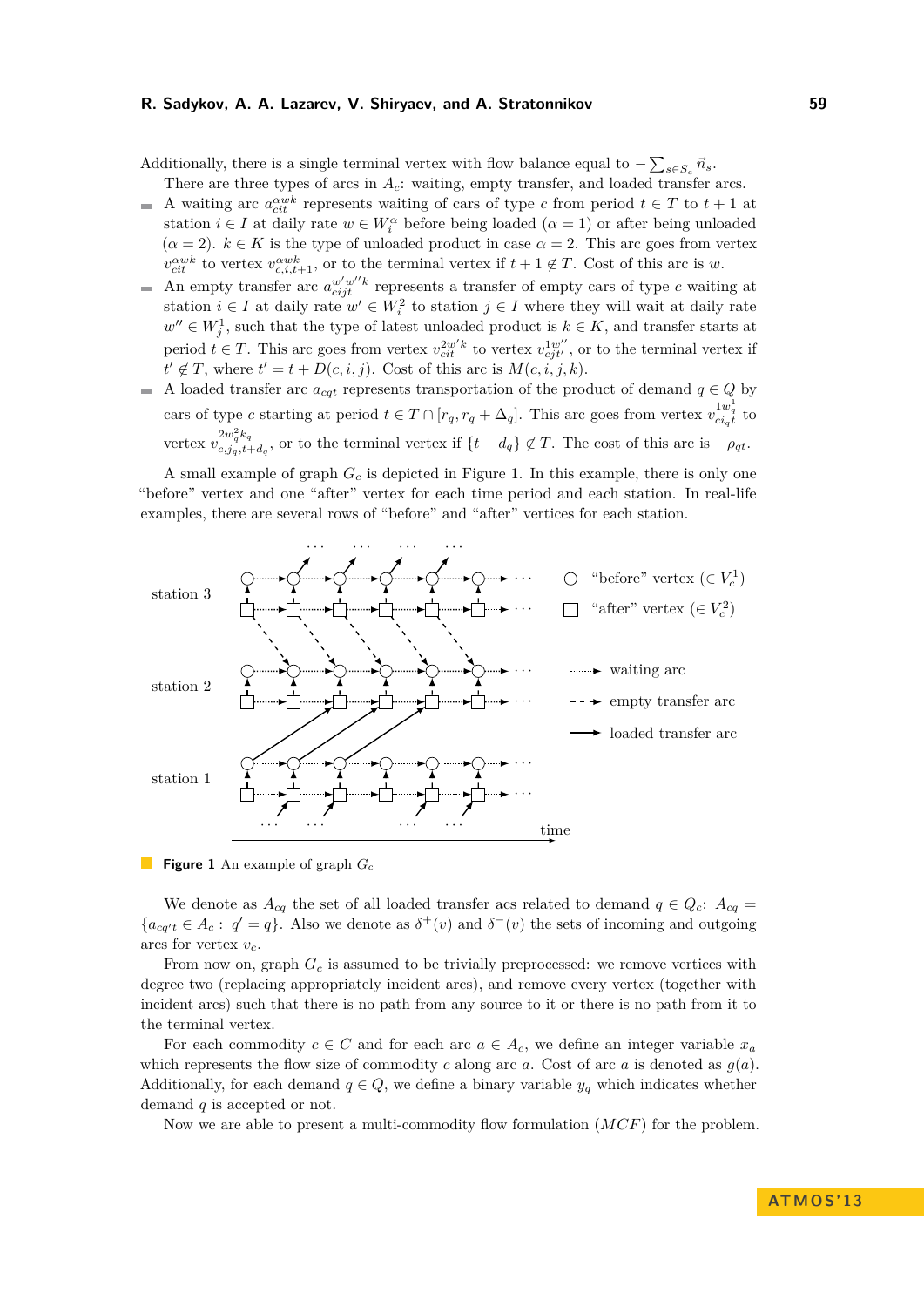$$
\min \sum_{c \in C} \sum_{a \in A_c} g(a)x_a \tag{1}
$$

$$
\sum_{c \in C_q} \sum_{a \in A_{cq}} x_a \le n_q^{\max} y_q \quad \forall q \in Q \tag{2}
$$

$$
\sum_{c \in C_q} \sum_{a \in A_{cq}} x_a \ge n_q^{\min} y_q \quad \forall q \in Q \tag{3}
$$

$$
\sum_{a \in \delta^-(v)} x_a - \sum_{a \in \delta^+(v)} x_a = b(v) \qquad \forall c \in C, v \in V_c \tag{4}
$$

<span id="page-5-2"></span><span id="page-5-1"></span><span id="page-5-0"></span>
$$
x_a \in \mathbb{Z}_+ \qquad \forall c \in C, a \in V_c \tag{5}
$$

$$
y_q \in \{0, 1\} \qquad \forall q \in Q \tag{6}
$$

Constraints [\(2\)](#page-5-0) and [\(3\)](#page-5-1) specify that the number of cars assigned to accepted demand *q* should be between  $n_q^{\text{min}}$  and  $n_q^{\text{max}}$ . Constraints [\(4\)](#page-5-2) are flow conservation constraints for each commodity. As formulation (*MCF*) generalizes the standard multi-commodity flow problem (where variables *y* are fixed to one), our problem is NP-hard in the strong sense.

The formulation (*MCF*) was tested in [\[10\]](#page-12-1). The main difficulty was to solve the LP relaxation of the problem, which we denote as  $(MCF)_{LP}$ . Even after non-trivial problem-specific preprocessing, solution time of  $(MCF)_{LP}$  for typical real-life instances by a modern LP solver on a modern computer is more than one hour. Therefore, our research is concentrated on accelerating the resolution of  $(MCF)_{LP}$ .

# **4 A column generation approach**

A classic approach to solve multi-commodity flow formulations is to apply the column generation procedure. Instead of working with arc variables, one uses variables of one the following types.

- $\blacksquare$  A "path variable" determines the flow size of a commodity along a path from one of the source nodes to a sink node of this commodity.
- $\blacksquare$  A "tree variable" specifies whether the flow of a certain size from a single source of a commodity goes along a fixed (directed) tree with fixed flow sizes along its arcs. Leaves of this tree are sink nodes of this commodity.
- A "flow enumeration variable" specifies whether the flow of a single commodity is equal  $\blacksquare$ to a fixed flow.

We now reformulate (*MCF*) using path variables, and then using flow enumeration variables. The reformulation which uses the tree variables was not tried, as there is only one sink per commodity.

## **4.1 Path reformulation**

For each commodity  $c \in C$  and each source  $s \in S_c$ , we denote as  $P_s$  the set of paths going from the corresponding source vertex in  $V_c$  to the terminal vertex of graph  $G_c$ . Each such path represents a route for cars originating at source *s*. For a path  $p \in P_s$ , we introduce a variable  $\lambda_p$  which determines the flow size along path *p* (or number of cars taking this route). Let  $A_p^{path}$  be the set of arcs taken by a path  $p \in P_s$  and  $g_p^{path}$  be the cost of the path:  $g_p = \sum_{a \in A_p^{path}} g(a)$ . Let also  $Q_p^{path}$  be the set of demands "covered" by path *p*. The path reformulation  $(PTH)$  of  $(MCF)$  is the following.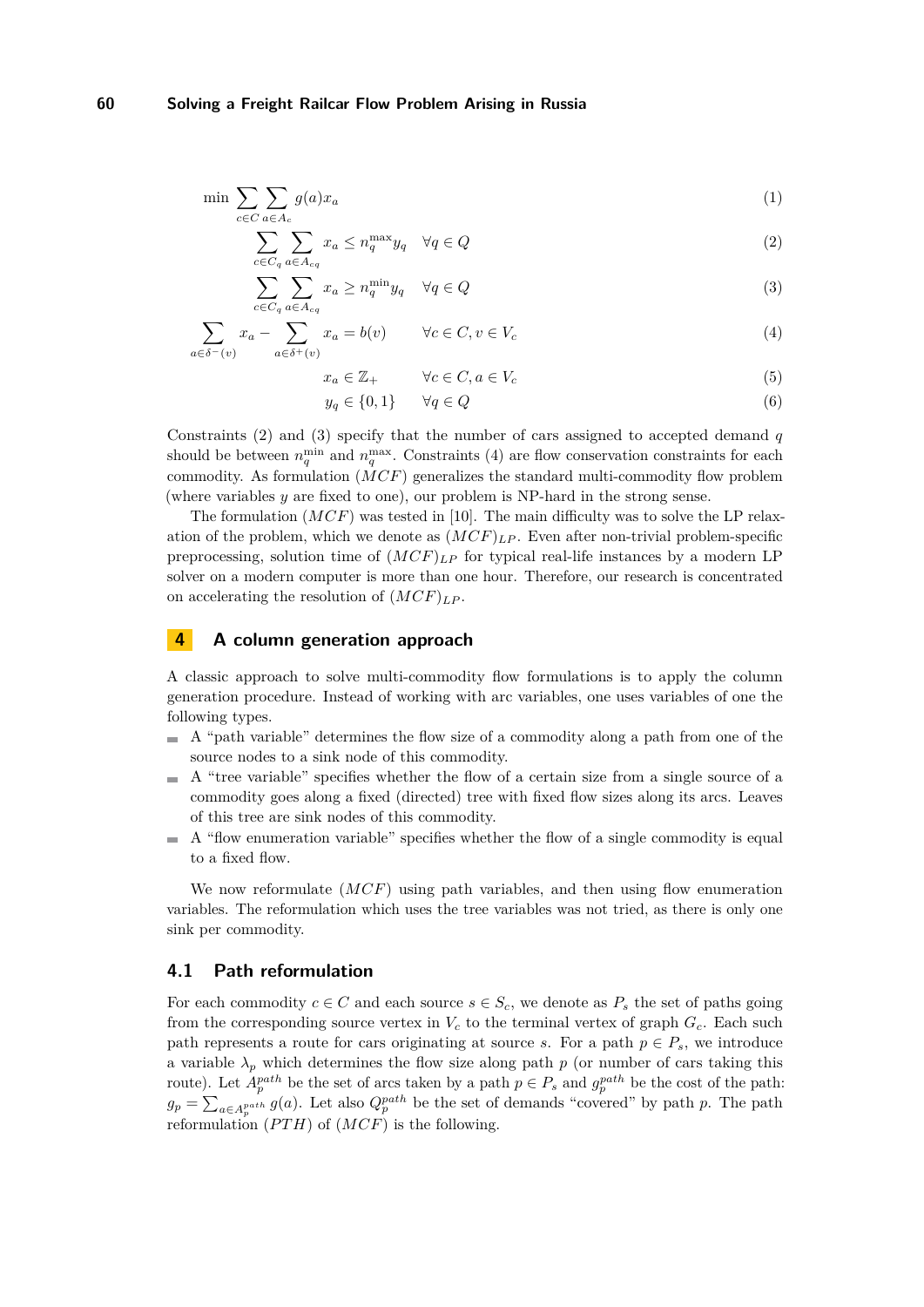$$
\min \sum_{c \in C} \sum_{s \in S_c} \sum_{p \in P_s} g_p^{path} \lambda_p \tag{7}
$$

$$
\sum_{c \in C_q} \sum_{s \in S_c} \sum_{p \in P_s: q \in Q_p^{path}} \lambda_a \le n_q^{\max} y_q \quad \forall q \in Q
$$
\n
$$
(8)
$$

$$
\sum_{c \in C_q} \sum_{s \in S_c} \sum_{p \in P_s: q \in Q_p^{path}} \lambda_a \ge n_q^{\min} y_q \quad \forall q \in Q
$$
\n(9)

<span id="page-6-2"></span><span id="page-6-1"></span><span id="page-6-0"></span>
$$
\sum_{p \in P_s} \lambda_p = \vec{n}_s \qquad \forall c \in C, s \in S_c
$$
  
\n
$$
\lambda_p \in \mathbb{Z}_+ \qquad \forall c \in C, s \in S_c, p \in P_s
$$
  
\n
$$
y_q \in \{0, 1\} \qquad \forall q \in Q
$$
  
\n(10)

Constraints  $(8)$  and  $(9)$  are rewritten constraints  $(2)$  and  $(3)$ . Constraints  $(10)$  guarantee that a route is assigned to every car in each source.

In order to solve the LP relaxation  $(PTH)_{LP}$  of formulation  $(PTH)$ , we apply the column generation procedure. On each iteration of it, the formulation  $(PTH)_{LP}$  with a restricted number of variables  $\lambda$  (which we will call the restricted master) is solved, and optimal primal and dual solutions are obtained. Let  $\pi^{\max}$ ,  $\pi^{\min}$ , and  $\mu$  be the vectors of optimal dual solution values corresponding to constraints [\(8\)](#page-6-0), [\(9\)](#page-6-1), and [\(10\)](#page-6-2). Then the pricing problem is solved which determines whether there exists a variable with a negative reduced cost absent from the restricted master. The reduced cost  $\bar{g}_p^{path}$  of a variable  $\lambda_p, p \in P_s, s \in S_c, c \in C$  is computed as

$$
\bar{g}_p^{path} = \sum_{a \in A_p^{path}} g(a) + \sum_{q \in Q_p^{path}} (\pi_q^{\max} - \pi_q^{\min}) - \mu_s.
$$
 (11)

The problem of finding a variable  $\lambda$  with the minimum reduced cost can be solved by a sequence of shortest path problems between each source  $s \in S_c$  and the terminal vertex for every commodity  $c \in C$ . To accelerate the solution of the pricing problem, instead of searching the shortest path separately for each source, in each graph *Gc*, we can find a minimum cost in-tree to the terminal vertex from every source in  $S_c$ . As directed graphs  $G_c$ are acyclic (each arc except those from  $V_c^2$  to  $V_c^1$  induces a time increase), the complexity of this procedure is linear in the number of arcs for each graph *Gc*.

This procedure is quite fast, but its disadvantage consists in significant demand "overcovering". This means that many generated paths contain arcs corresponding to same demands, i.e. much more cars are assigned to these demands than needed. This has a bad impact on the convergence of column generation.

Therefore, we developed an iterative procedure which heuristically constructs a solution to the original problem with demand profits modified by the current dual solution values. Then all paths which constitute this solution are added to the master. On each iteration, we search for a shortest path tree and then remove covered demands and cars assigned to them for the next iteration. The heuristic stops when either all demands are covered, or all cars are assigned, or maximum number of iterations is reached. The latter is a parameter which we denote as nbPricIter. This procedure for commodity  $c \in C$  is formally presented in Algorithm [1.](#page-7-0) This procedure can be viewed as a heuristic for generating additional paths to be added to the master for the convergence acceleration.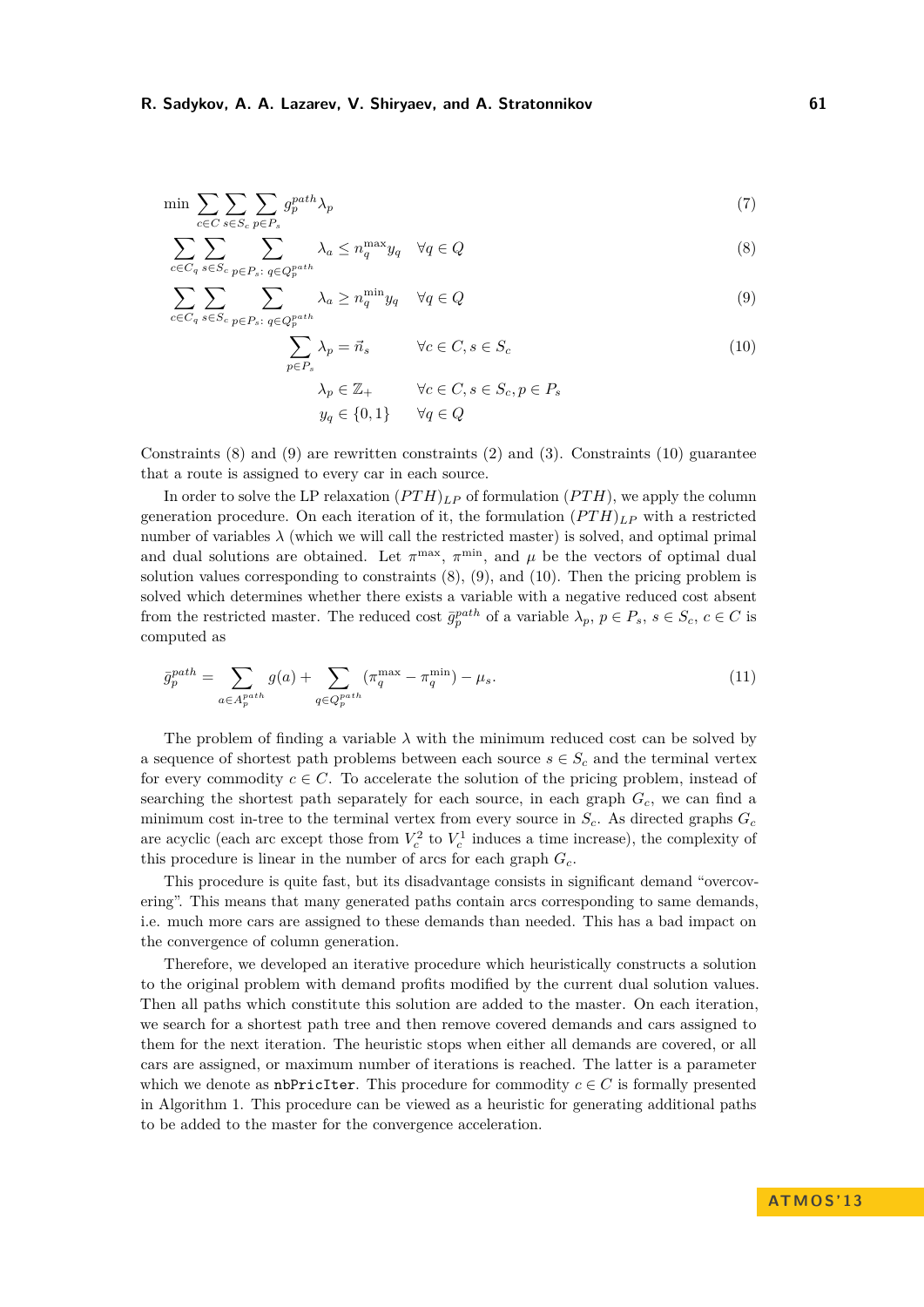**Algorithm 1:** Path generation iterative pricing procedure for graph *G<sup>c</sup>*

**foreach**  $demand q \in Q_c$  **do**  $uncovCars_q \leftarrow n_q^{\max}$ ; **foreach** *source*  $s \in S_c$  **do**  $remCars_s \leftarrow \vec{n}_s$ ;  $iter \leftarrow 0$ : **repeat** Find an in-tree to the terminal from sources  $s \in S_c$ ,  $remCars_s > 0$ ; Sort paths *p* in this tree by non-decreasing of their reduced cost  $\bar{g}^{path}_{p}$ ; **foreach** *path p in this order* **do**  $minCars \leftarrow min{uncovCars_q | q \in Q_p^{path}}$ **if**  $\bar{g}_p < 0$  and  $\minCars > 0$  **then** Add variable  $\lambda_p$  to the restricted master;  $s \leftarrow$  the source of *p*;  $remCars_s \leftarrow remCars_s - \min\{remCars_s, minCars\};$  $\mathbf{f}$ oreach  $q \in Q_p^{path}$  do  $uncovCars_q \leftarrow uncovCars_q - \min\{remCars_s, minCars\};$  $iter \leftarrow iter + 1;$ **until**  $uncovCars_q = 0$ ,  $\forall q \in Q_c$ , or  $remCars_s = 0$ ,  $\forall s \in S_c$ , or  $iter = nbPriceIter$ ;

# <span id="page-7-0"></span>**4.2 Flow enumeration reformulation**

Each car type defines a commodity  $c \in C$ . We define by  $F_c$  the set of all fixed solutions (fixed flows) for commodity *c*. For a flow  $f \in F_c$ , we introduce a binary variable  $\omega_f$  which specifies whether cars of type  $c$  are routed according to flow  $f$  or not. Let  $f_a$  be the size of flow *f* along arc  $a \in A_c$  and  $g_f^{flow}$  be the cost of the flow:  $g_f^{flow} = \sum_{a \in A_c} f_a \cdot g(a)$ . The commodity reformulation (*F EN*) of (*MCF*) is the following

$$
\min \sum_{c \in C} \sum_{f \in F_s} g_f^{flow} \omega_f \tag{12}
$$

$$
\sum_{c \in C_q} \sum_{f \in F_c} \sum_{a \in A_{cq}} f_a \omega_f \le n_q^{\max} y_q \quad \forall q \in Q \tag{13}
$$

$$
\sum_{c \in C_q} \sum_{f \in F_c} \sum_{a \in A_{cq}} f_a \omega_f \ge n_q^{\min} y_q \quad \forall q \in Q \tag{14}
$$

$$
\sum_{f \in F_c} \omega_f = 1 \qquad \forall c \in C \tag{15}
$$

<span id="page-7-3"></span><span id="page-7-2"></span><span id="page-7-1"></span>
$$
\omega_f \in \{0, 1\} \qquad \forall c \in C, f \in F_c
$$

$$
y_q \in \{0, 1\} \qquad \forall q \in Q
$$

Constraints  $(13)$  and  $(14)$  are rewritten constraints  $(2)$  and  $(3)$ . Constraints  $(15)$  guarantee that exactly one flow is assigned to commodity  $c \in C$ .

LP relaxation (*F EN*)*LP* of formulation (*F EN*) can also be solved by the column generation procedure. The pricing problem here decomposes into the minimum cost flow problems for each commodity  $c \in C$ .

Our computational results showed that, solving  $(FEN)_{LP}$  by column generation is not practical due to convergence problems. However, in the next section, we present a modification of this approach, which is computationally much more efficient.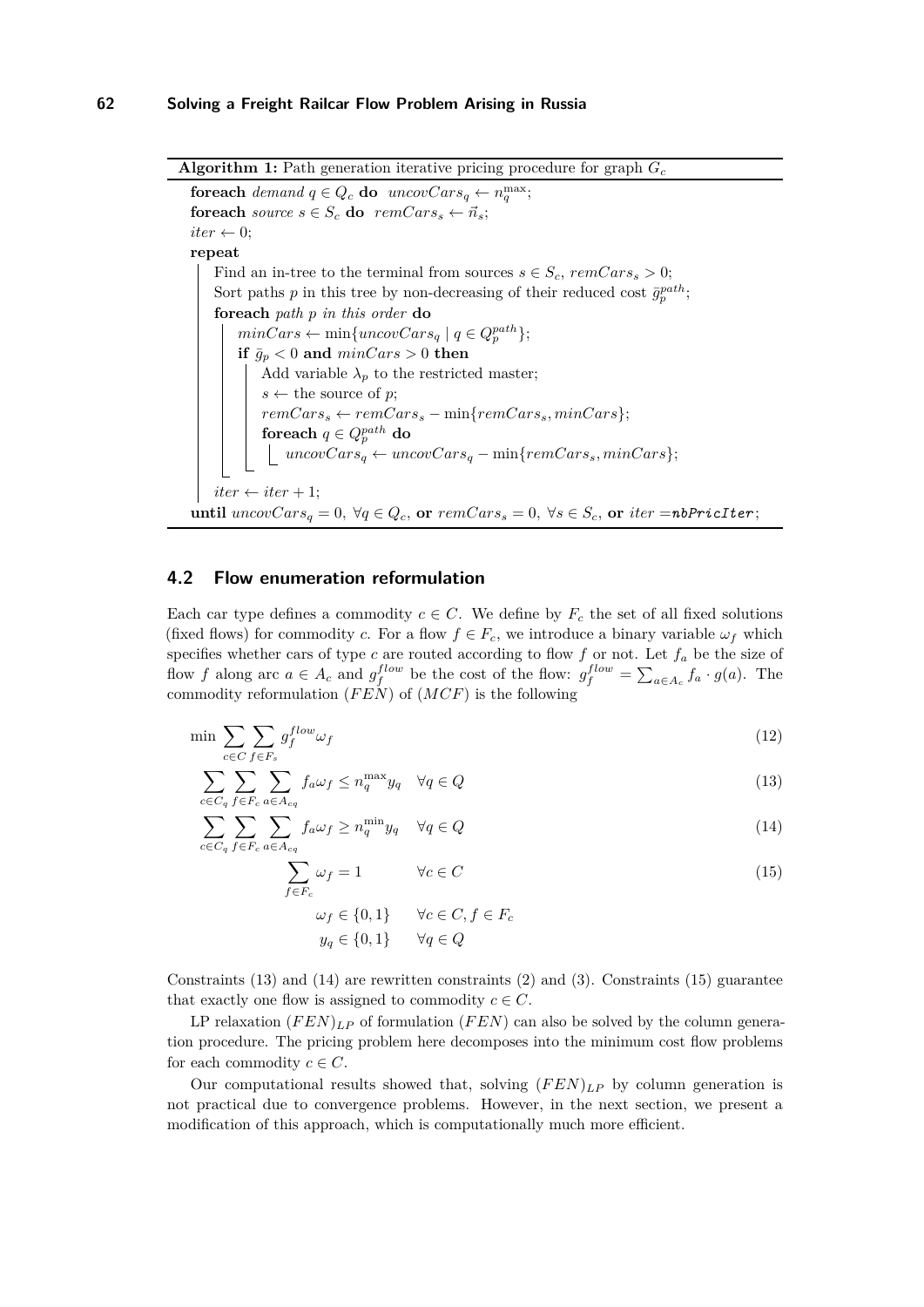# **5 A "column generation for extended formulations" approach**

We adapt here the hybrid approach, reviewed under the name "column generation for extended formulations" (CGEF) in [\[9\]](#page-12-2). The idea is to solve formulation  $(MCF)_{LP}$  iteratively by generating arc flow variables dynamically. On each iteration, we generate columns (single commodity flows) for formulation  $(FEN)_{LP}$ , and translate them into arc flow variables which are added to formulation  $(MCF)_{LP}$ .

In the CGEF approach, on each iteration, we first solve the formulation  $(MCF)_{LP}$  with a restricted number of variables *x*. We will also call this formulation the restricted master. Then, we verify whether there are variables *x* with a negative reduced cost absent from the restricted master. However, we do not do it by enumeration, but by using the same pricing problem as in classic column generation for solving formulation  $(FEN)_{LP}$ . If a pricing problem solution with a negative reduced cost is found, we add to the restricted master variables *x* which are positive in this solution (some of them can be already in the restricted master).

As a consequence of the theorem proved in [\[9\]](#page-12-2), we know that, if an arc flow variable *x* is absent from the restricted master and has a negative reduced cost in the current solution of the restricted master, there exists a pricing problem solution with a negative reduced cost where this variable is positive. Therefore, if there are no pricing problem solutions with a negative reduced cost, the current solution of the restricted master is optimal for  $(MCF)_{LP}$ .

When solving formulation  $(MCF)_{LP}$  by the CGEF approach, the pricing problem is decomposed to a sequence of min-reduced-cost flow problems for each commodity  $c \in C$ , as in the column generation approach for solving the commodity reformulation  $(FEN)_{LP}$ . Let  $\pi_q^{\text{max}}$  and  $\pi_q^{\text{min}}$  be the vectors of optimal dual solution values corresponding to constraints [\(2\)](#page-5-0), [\(3\)](#page-5-1). Then, the reduced cost  $\bar{g}_f^{flow}$  of a flow  $f \in F_c$  is computed as

$$
\bar{g}_f^{flow} = \sum_{a \in A_c} f_a \cdot g(a) + \sum_{q \in Q_c} \sum_{a \in A_{cq}} f_a \cdot (\pi_q^{\max} - \pi_q^{\min}). \tag{16}
$$

Note that dual values corresponding to flow conservation constraints [\(4\)](#page-5-2) are not taken into account when solving the pricing problem, as explained in [\[9\]](#page-12-2): this follows from the fact that these constraints are satisfied by the pricing problem solution.

On each iteration, for each commodity  $c \in C$ , the pricing problem generates a flow  $f \in F_c$ with the minimum reduced cost. If this cost is negative, variables x corresponding to arcs on which flow f is positive, are added to the restricted master. Otherwise, the current solution of the restricted master is optimal for  $(MCF)_{LP}$ , and we stop.

# **6 Numerical results**

The test instances were provided to us by the mathematical modeling departement of *JSC Freight One*, which is one of the largest freight rail transportation companies in Russia.

We have numerically tested the following three approaches for solving formulation  $(MCF)_{LP}$  on these real-life instances.

**1.** Direct solution of (*MCF*)*LP* by the *Clp* LP solver [\[1\]](#page-11-3). Before applying the LP solver the formulation is preprocessed by a non-trivial problem specific procedure. This procedure is not public and it was not available to us. Moreover, the open-source solver *Clp* was specifically modified to better tackle formulation  $(MCF)_{LP}$ . Thus, this approach was applied inside the company. We tried to solve  $(MCF)_{LP}$  with only trivial preprocessing by the default version of both LP solvers *Clp* and *Cplex* [\[2\]](#page-11-4), but our solution times on a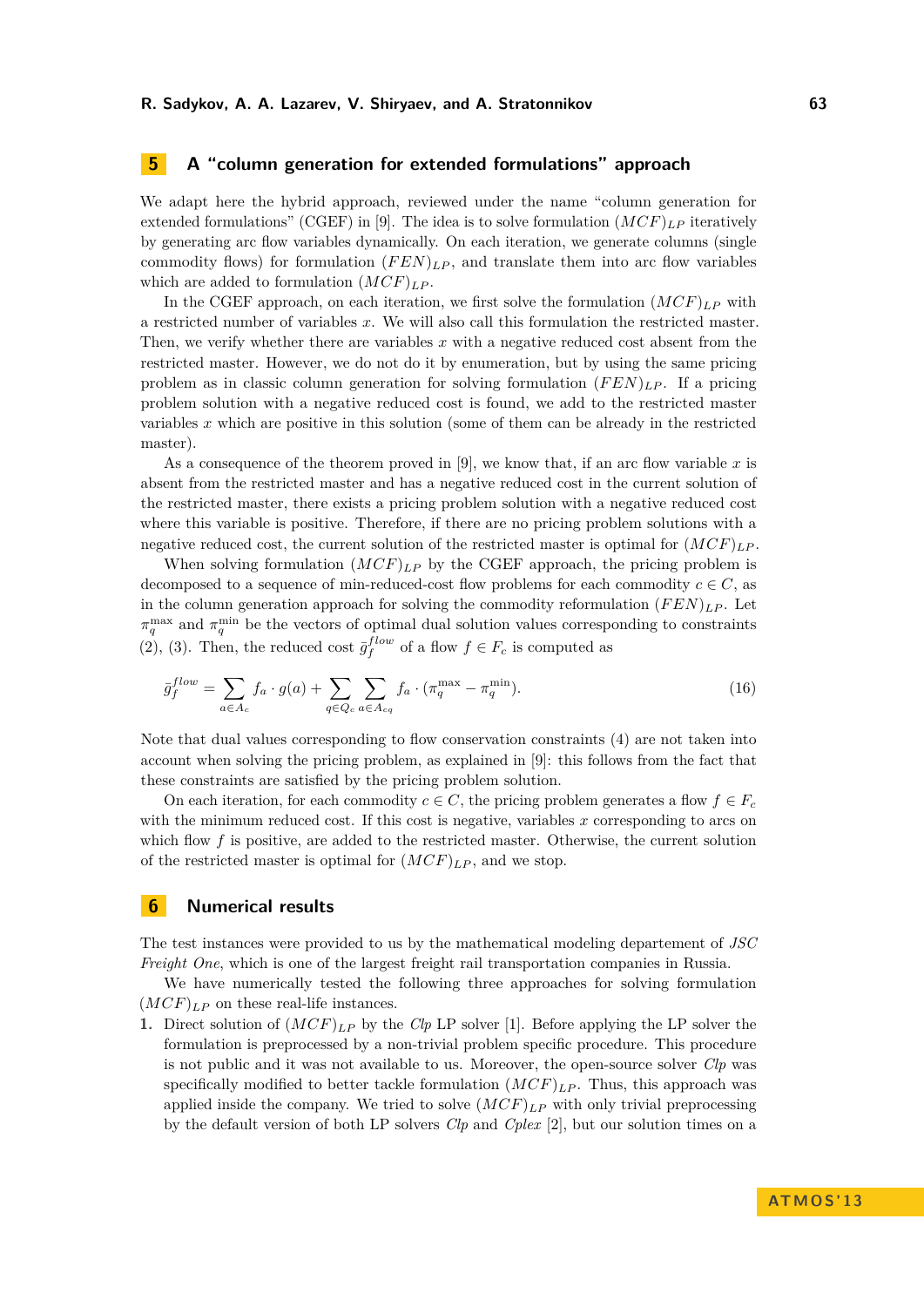comparable computer were significantly larger. Therefore, for the comparison, we use the solution times communicated to us by the company. We denote this approach as DIRECT.

- **2.** Solution of the path reformulation  $(PTH)_{LP}$  by column generation. The pricing problem here is solved by the iterative shortest path tree procedure presented in Algorithm [1.](#page-7-0) The effect of applying the iterative pricing procedure was significant. After preliminary tests, the parameter nbPricIter was set to 5. For better convergence of the column generation procedure, the following improvements are applied.
	- $\blacksquare$  The restricted master is initialized with paths according to which cars stay at their initial locations during all the planning horizon.
	- $\blacksquare$  Stabilization by dual prices smoothing [\[8\]](#page-11-5) is applied.
	- $\blacksquare$  The restricted master is cleaned up every 10 iterations by deleting all columns with a positive reduced cost.

The column generation approach was implemented in  $C++$  programming language using the *BaPCod* library [\[11\]](#page-12-3) and *Cplex* as LP solver. We denote this approach as ColGen.

**3.** The solution of (*MCF*)*LP* by the CGEF approach. The pricing problem here is solved using the minimum cost flow solver *Lemon* [\[3\]](#page-11-6). To improve convergence of the algorithm, the master is initialized with the full set of waiting arcs. Note that in distinction to DIRECT only a trivial procedure was applied to preprocess the formulation. This approach was also implemented in the same manner as the previous one. We denote this approach as ColGenEF.

The approach DIRECT was run on a computer with a processor Intel Xeon X5677 3.47 GHz, the approaches ColGen and ColGenEF were run on a computer with a processor Intel Xeon X5460 3.16 GHz in a single thread mode.

The first test set consists of 3 instances. Characteristics of these instances and results for 3 tested approaches for these instances are presented in Table [1.](#page-9-0)

The difference in performance of the approaches DIRECT and COLGENEF on instances x3 and x3double can be explained by the problem specific preprocessing. Although we are not aware of preprocessing details, we know that it is based on similarities between car types. For instance 5k0711q in which there is only one car type, difference between two approaches is much smaller. Note that this instance has been artificially created from the real-life one by merging car types into one.

The second test set consists of instances with larger planning horizon length. These instances contain 1'025 stations, up to 6'800 demands, 11 car types, 12'651 cars, and 8'232

<span id="page-9-0"></span>**Table 1** The first set of instances: characteristics and numerical results.

| Instance name                       | x3    | x3double | 5k0711q |
|-------------------------------------|-------|----------|---------|
| Number of stations                  | 371   | 371      | 1'900   |
| Number of demands                   | 1'684 | 3'368    | 7'424   |
| Number of car types                 | 17    | 17       | -1      |
| Number of cars                      | 1'013 | 1'013    | 15'008  |
| Number of sources                   | 791   | 791      | 11'215  |
| Time horizon, days                  | 37    | 74       | 35      |
| Total number of vertices, thousands | 62    | 152      | 22      |
| Total number of arcs, thousands     | 794   | 2'846    | 1'843   |
| Solution time for DIRECT            | 20s   | 1h34m    | 55s     |
| Solution time for COLGEN            | 22s   | 7m53s    | 8m59s   |
| Solution time for COLGENEF          | 3m55s | >2h      | 43s     |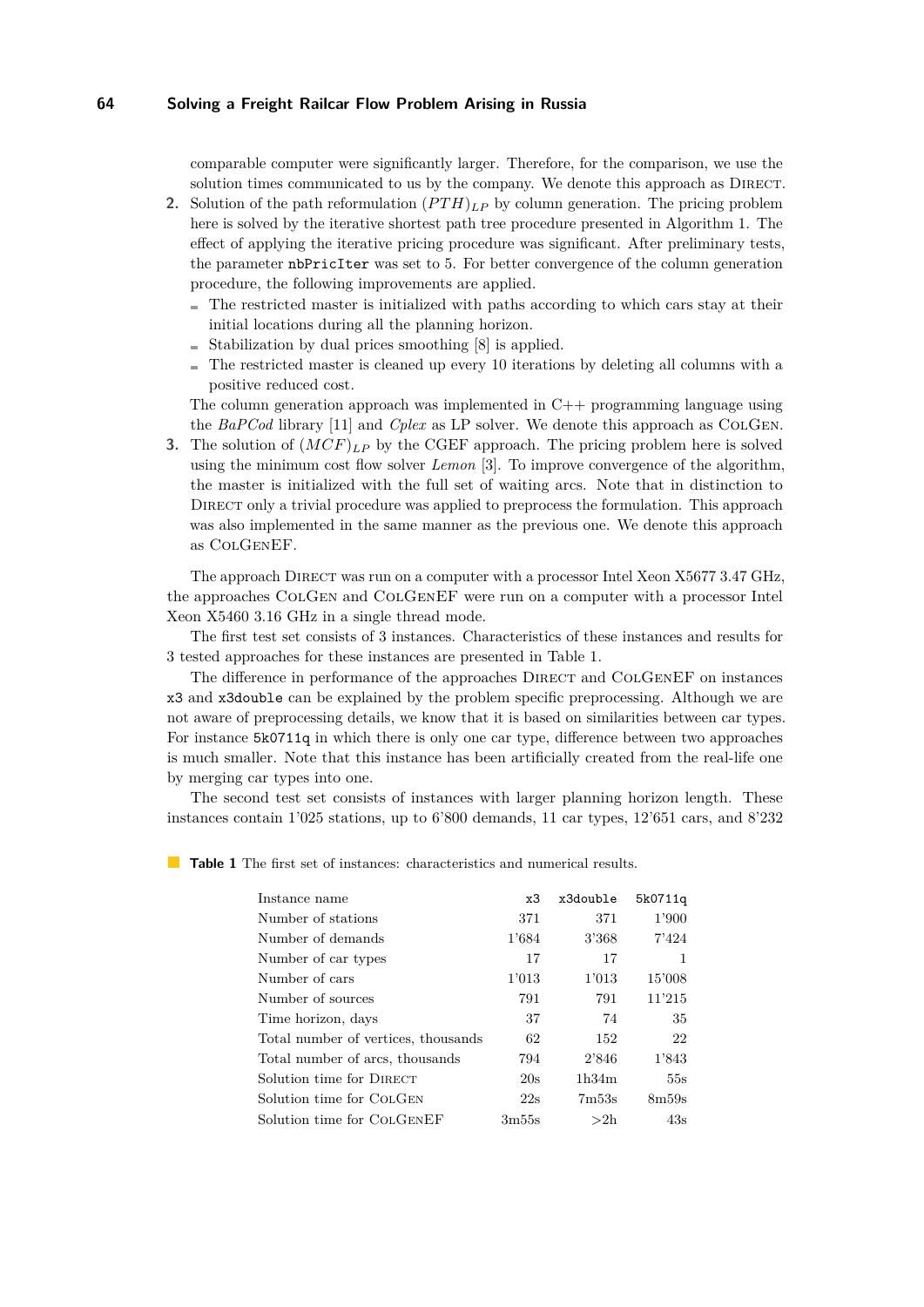<span id="page-10-0"></span>

**The State Figure 2** Solution times for test instances with larger planning horizon length.

sources. The planning horizon length is from 80 to 180 days. The graph  $\cup_{c \in C} G_c$  for the largest instance contains about 300 thousands nodes and 10 millions arcs. For these instances, the two best approaches are DIRECT and COLGENEF. The comparison of their solution times is presented in Figure [2.](#page-10-0) The approach COLGEN is two to three times slower than DIRECT.

An important observation is that the algorithm COLGENEF generally converges in less than 10 iterations (and always in less than 15 iterations). The restricted master on the final iteration contains only about 3% of the arc flow variables of formulation (*MCF*).

## **7 Conclusions and perspectives**

We have formulated a freight car flow problem variant as a multi-commodity flow problem in a large space-time graph. Three approaches for solving the LP relaxation of this formulation has been tested on a set of real-life instances provided by one of the largest freight rail transportation companies in Russia.

Computational results show that the classic column generation approach is the best for instances with relatively small number of sources (different initial locations of cars). For other instances, approaches based on the multi-commodity formulation produce better results. Problem-specific preprocessing based on similarities between car types is an important ingredient, which allows a modern LP solver to tackle quite efficiently instances with a relatively small time horizon length. The best approach for instances with larger time horizon length is solving the multi-commodity formulation by dynamically generating arc flow variables (the "column generation for extended formulations" approach). Even without applying problem-specific preprocessing, it outperforms the direct resolution approach, and this advantage increases with the increase of the time horizon length. It is likely that the combination of the CGEF approach with problem-specific preprocessing will produce even better results. Such a combination could be used to produce better solutions by shortening the time period length.

The most important research direction for the future is to obtain integer solutions for the problem either by a branch-and-bound (or branch-and-price) methods or by heuristics based on the fractional solution obtained by the approaches proposed here. Simple heuristics can be based on rounding. Experiments conducted inside the company show that this approach already produces good results, as the LP relaxation solutions are almost integer. Column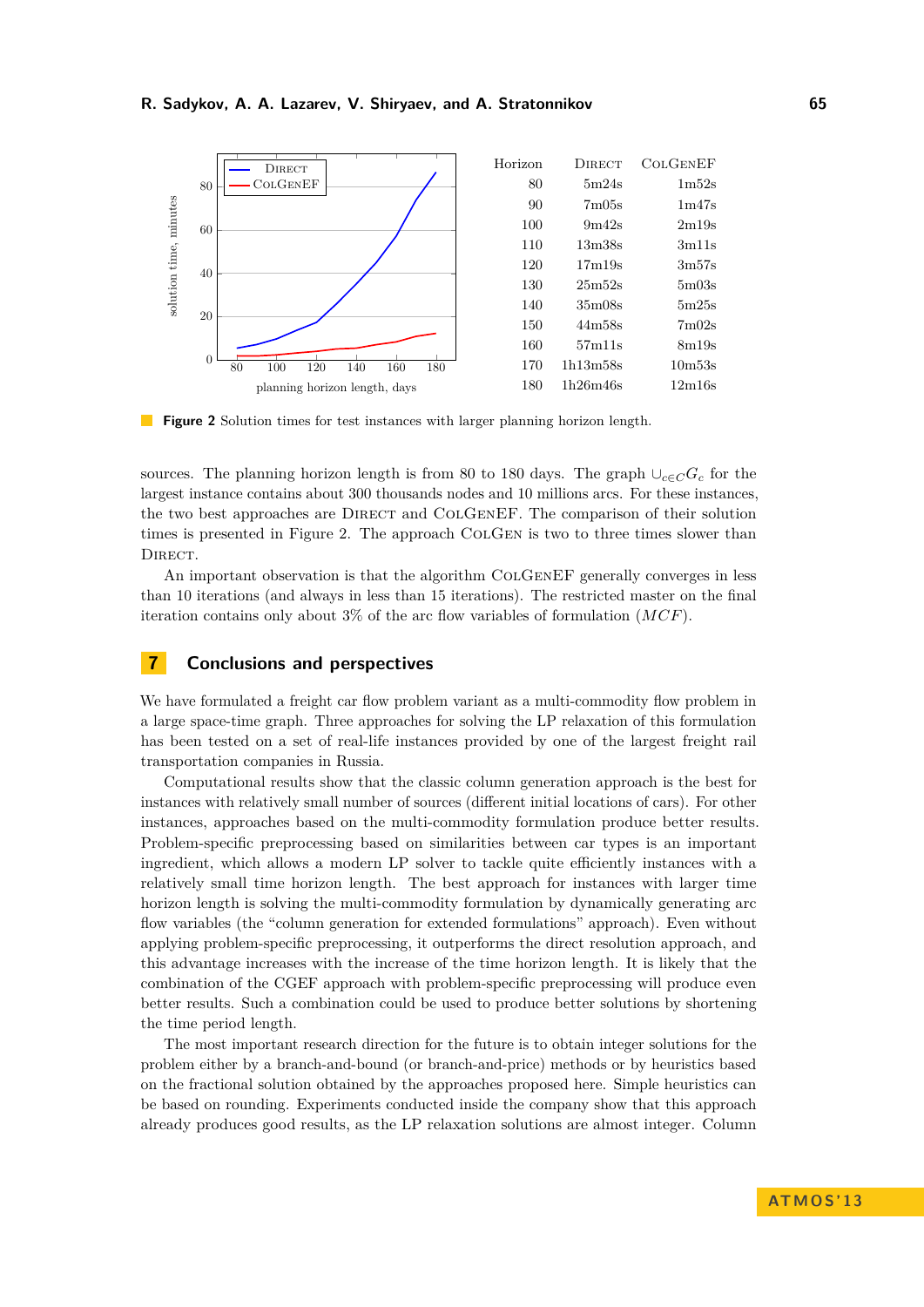generation based heuristics of the "diving" type [\[6\]](#page-11-7) are likely to produce better results.

Note that the problem studied in this paper does not incorporate some practical considerations. Some of them can be easily modeled by enlarging the space-time graph used in the current approaches. These considerations are the following.

- $\sim$ Waiting rates for cars are generally not linear but progressive. When a car arrives to a station, the owner should pay an initial rate for every standing day. After a certain period of time this rate increases. This increase can happen several times. In other words, the daily waiting rate in every station is a non-decreasing function of the current stay duration.
- There is a set of special stations where cars can stay for a lower rate (although there is a  $\sim$ fix rate for putting cars there). A car can go to one of this stations between fulfilling two demands in order to pay less for waiting. Note that it is advantageous to use these stations only if a sufficiently long planning horizon is considered.
- There is a compatibility function between two consecutive types of loaded products. This means that even if a car type is suitable for a demand, a car of this type may not be able to fulfill it because the type of previously loaded product is incompatible with the product type of the demand. For example, the petrol cannot be loaded to a car after the oil, but the oil can be put after the petrol. Also, there are special stations where cars can be washed for a fee. After washing a car, the type of product previously loaded to it is "nullified".
- When a demand is not selected, a penalty payment may be due.

There exists however a problem extension which cannot be solved by the approaches presented. As mentioned in the introduction, transportation times and costs between each pair of stations are communicated by the state company which is in charge of forming and scheduling trains. In this paper, we considered that they depend only on the origin and destination stations. However, in practice usually they also depend on the size of the group of cars sent together. The larger this group is, the faster and with smaller unitary cost it will be delivered to the destination. It seems that exact solution of real-life instances of this extension of the problem is out of reach of modern optimization tools.

#### **References**

- <span id="page-11-3"></span>**1** Clp – COIN-OR Linear Programming Solver. <https://projects.coin-or.org/Clp>.
- <span id="page-11-4"></span>**2** IBM ILOG CPLEX Optimizer. [http://www-01.ibm.com/software/integration/](http://www-01.ibm.com/software/integration/optimization/cplex-optimizer/) [optimization/cplex-optimizer/](http://www-01.ibm.com/software/integration/optimization/cplex-optimizer/).
- <span id="page-11-6"></span>**3** LEMON Graph Library. <https://lemon.cs.elte.hu/trac/lemon>.
- <span id="page-11-0"></span>**4** Ricardo Fukasawa, Marcus Poggi de Aragão, Oscar Porto, and Eduardo Uchoa. Solving the freight car flow problem to optimality. *Electronic Notes in Theoretical Computer Science*, 66(6):42–52, 2002. ATMOS 2002.
- <span id="page-11-2"></span>**5** Kaj Holmberg, Martin Joborn, and Jan T. Lundgren. Improved empty freight car distribution. *Transportation Science*, 32(2):163–173, 1998.
- <span id="page-11-7"></span>**6** Cédric Joncour, Sophie Michel, Ruslan Sadykov, Dmitry Sverdlov, and François Vanderbeck. Column generation based primal heuristics. *Electronic Notes in Discrete Mathematics*, 36:695–702, 2010.
- <span id="page-11-1"></span>**7** Andreas Löbel. Vehicle scheduling in public transit and lagrangean pricing. *Management Science*, 44(12):1637–1649, 1998.
- <span id="page-11-5"></span>**8** Artur Pessoa, Ruslan Sadykov, Eduardo Uchoa, and Francois Vanderbeck. In-out separation and column generation stabilization by dual price smoothing. In *12th International Symposium on Experimental Algorithms*, volume 7933 of *Lecture Notes in Computer Science*, pages 354–365. 2013.